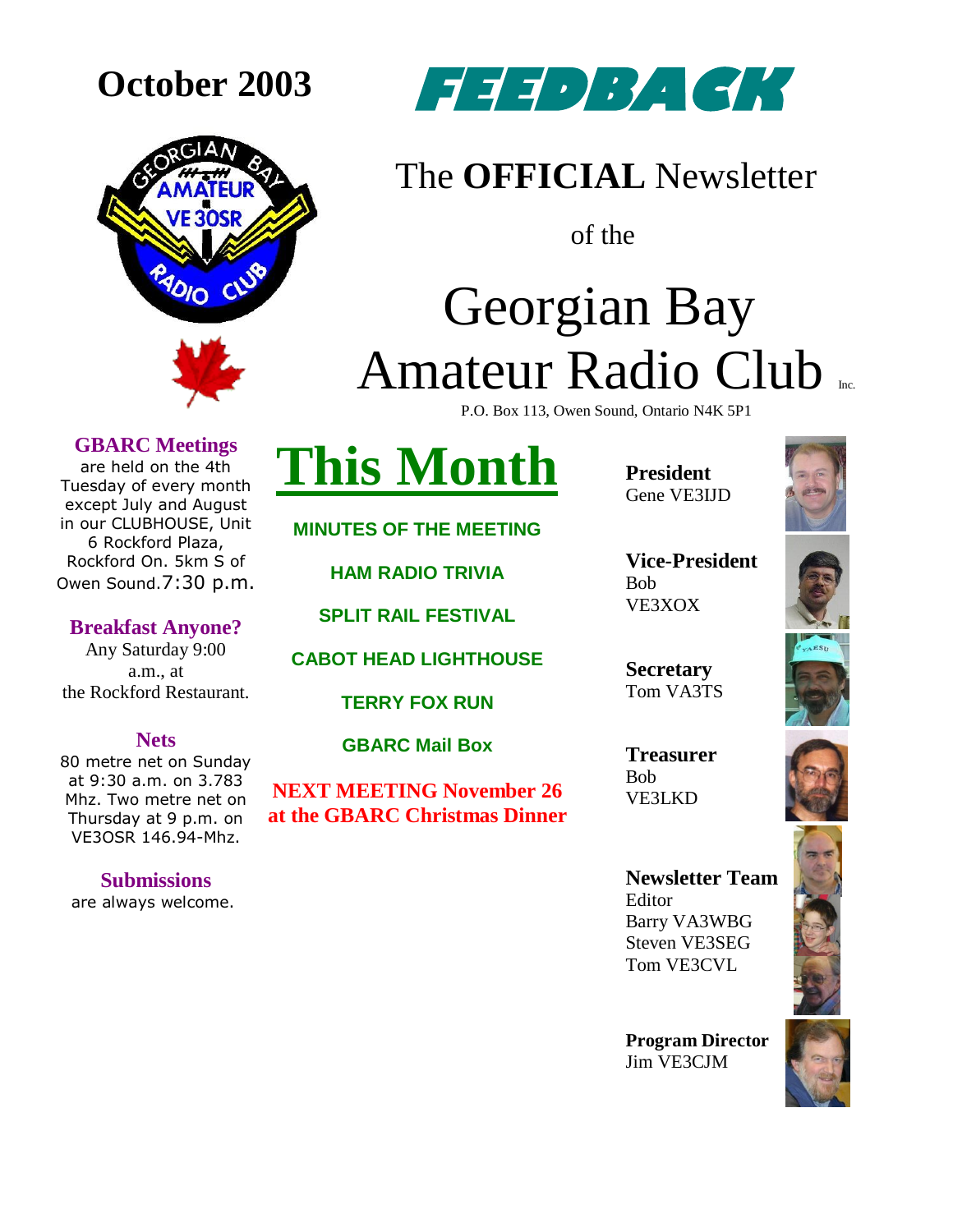

### Minutes of GBARC Meeting 23<sup>rd</sup> Sept 2003

ATTENDANCE: Susan TLK, Bob DRB, Norm NBJ, Bernie BQM, Chris MUM, Jim CJM, Randy, Aubrey TUQ, Ashley XOX, Joe JNA, Steven SEG, Bob MCK, Barry WBG, Greg RQY, Deter DTS, Stan ZON, Dave DXO, Bob NX, Bob LKD, Gene IJD, Tom TSA, Brian FOK, Wendy DYL.

The meeting was called to order at 7:02pm with 19 in attendance. Introductions were made by all present. Bob LKD gave the treasurers report. Moved by Bob LKD that the treasures report be accepted, seconded by Jim CJM. A question by Barry WBG asking if the antenna from the estate of Ian HXX had been purchased. The president reported that it in fact was.

The secretary Tom TSA winged the minutes of the last meeting as I didn't have a copy with me. A motion by Gene IJD to accept the July Minutes, seconded by Barry WBG, accepted.

Gene reminded everyone to put their grocery sales tapes from ZEHR's into the box provided. We get a small rebate for this which amounted to \$58 last year.

#### **Old Business**

Jack DTS is coming along well from his recent aneurism. He is up and around at the hospital in Wiarton and recovering well. Gene also visited Bill EFX at the Kincardine hospital and reports that in spite of his severe auto accident he is coming along well also. Bill has been in the hospital for 5 months due to his injuries.

Gene motioned that we send Jack and Bill each a flower bouquet to let them know they are in our thoughts. Seconded by Aubrey TUQ, all in favour.

#### **New Business**

Gene discussed the idea of a youth group. Norm NBJ has created a proposal for the GBARC Youth Amateur Radio Program which has a main goal of bringing new membership into amateur radio, with the emphasis on the youth in our community. Ashley and John Fair contacted Mr. Yeo who is the principle of OSCVI and presented this idea of youth and amateur radio. Mr. Yeo agreed to review the information presented and return with his thoughts. Feedback from Norm NBJ outlined a situation in Burlington where this idea caught on and licensed 20 new hams in the first year it was tried. Gene reiterated that this is a club project and not just another task for the executive.

Field Day results were submitted to ARRL as follows: 20M SSB=122, 20 CW=1, 40 SSB=80, 40 CW=6, 80 SSB=25

Owen Sound Airport Fly in. About 15 members came out to help with communications at the Fly in. The same assistance was given at the Wiarton Airport.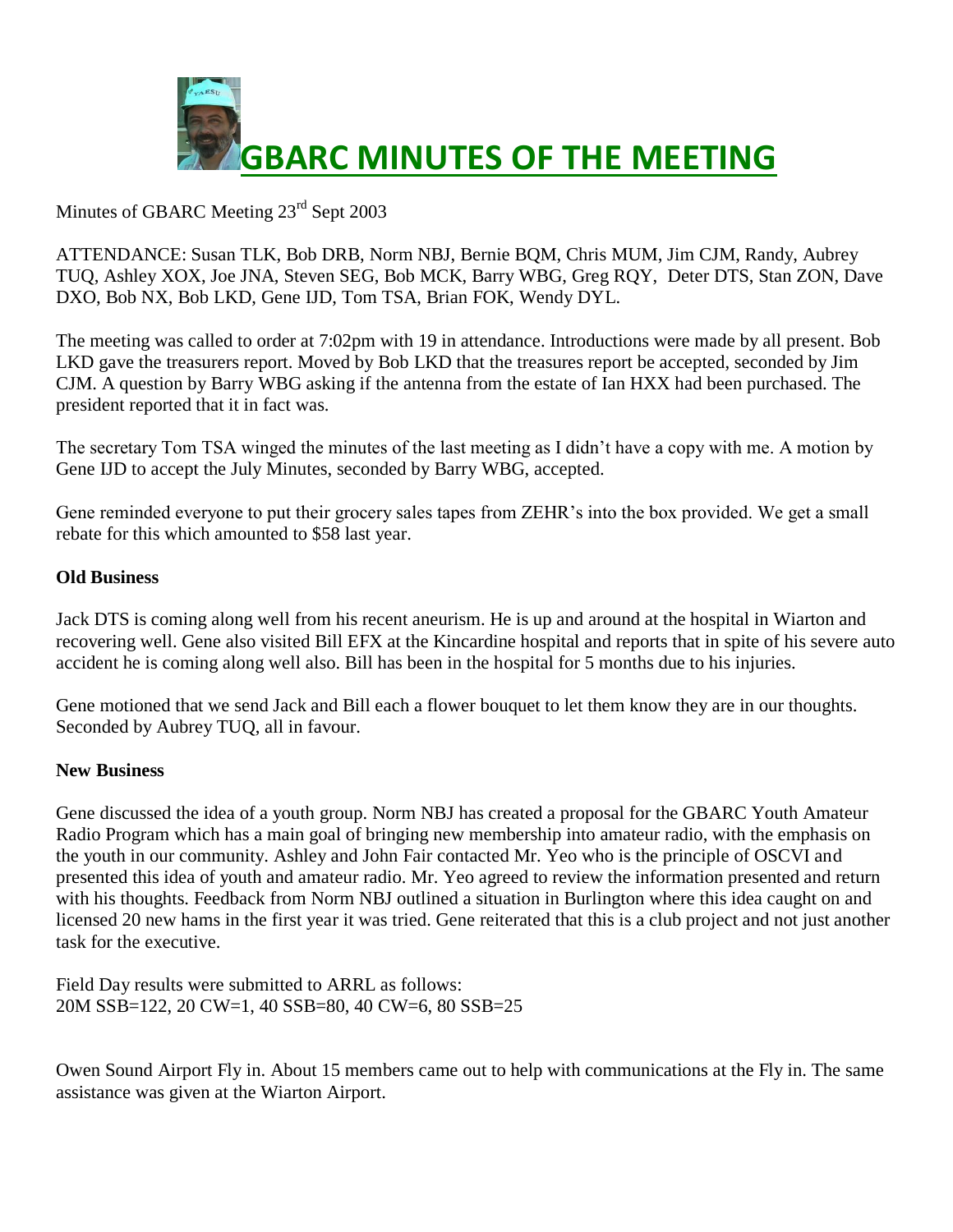Flower Pot. 11 hams attended and made 222 contacts during this event. Jim reported good participation, good weather and a nice time. Last weekend a group of 15 members went to Cabot Head and communicated with 128 other hams mostly on 20m with most the contacts in the US with a contact in Cuba and Brazil.

Power Outage. Gene IJD would like to recognize Percy BBD for his outstanding work as net control during this time.

Gene discussed the idea of our group getting recognition for the events we do. Chris MUM agreed to make up a short note and forward this on the local newspapers for each event we are involved in.

Wiarton airport has agreed to give us a 12x14 foot room free of charge. We can use this as a meeting place or to set up a station as a 100 foot tower is also available for our use. Our long range plans are to put a repeater on the tower to cover the peninsula and also link with our other repeaters in the area. Bruce ARES in Kincardine are also very interested in our group taking on the ARES function for the Bruce Peninsula. Brian Reis, from the Wiarton Airport, described the room and the tower facilities.

Terry Fox was another good success with 15 hams in attendance to observe the 10 km run and be available in the event of any situation which would require emergency services. No incidents were reported this year but our members provide an important service whether we were actually needed or not.

Stan VA3ZON reported on the Flesherton Split Rail Festival which is held this coming weekend. All are invited to attend and if you would like to help out, this would be appreciated. Setup is Thursday night.

Tower Work. There are 3 towers which need to come down, two at the QTH of Ian HXX, and one at the QTH of Phil AQC, close to Bob NX's qth. Gene will put out a notice close to the time required and go from there.

AubreyTUQ brought up the Plowing Match as a club event. This will take place a year from now and will be held in the Meaford area. It is likely that this is a bigger event than our club alone can handle. It was suggested that other clubs be invited to participate. Gene also agreed to contact the Ottawa club for pointers in how they handled theirs. Aubrey brought up the idea of a special event call for this.

Bob MCK raised the question of the possibility of a radio course this year and if it could be held sometime in the good weather months. Over the years we have had many courses and tried it many ways. It's been our experience that no time of the year is best. There are those who like the winter months as they are vacationing in the summer. There are those who like the summer as they are vacationing in the winter. The fall is out for some as this is hunting season. The spring has March break so others can't make it. The bottom line is, the best time for a course is when we have instructors to teach it. There are 12 sections [\(http://greynet.net/~gbarc/courseoutline.htm](http://greynet.net/~gbarc/courseoutline.htm) ) so pick a section. If you see a callsign, then that means this

section is spoken for. Bob MCK, Bob DRB, Bob LKD, Joe JNA, Gene IJD, Jim/Chris (before Jan/after April) volunteered to instruct a lesson.

50-50 Draw was won by Bernie BQM. Next meeting October  $28<sup>th</sup>$ . Motion to adjourn by Bernie BQM, seconded by Aubrey TUQ.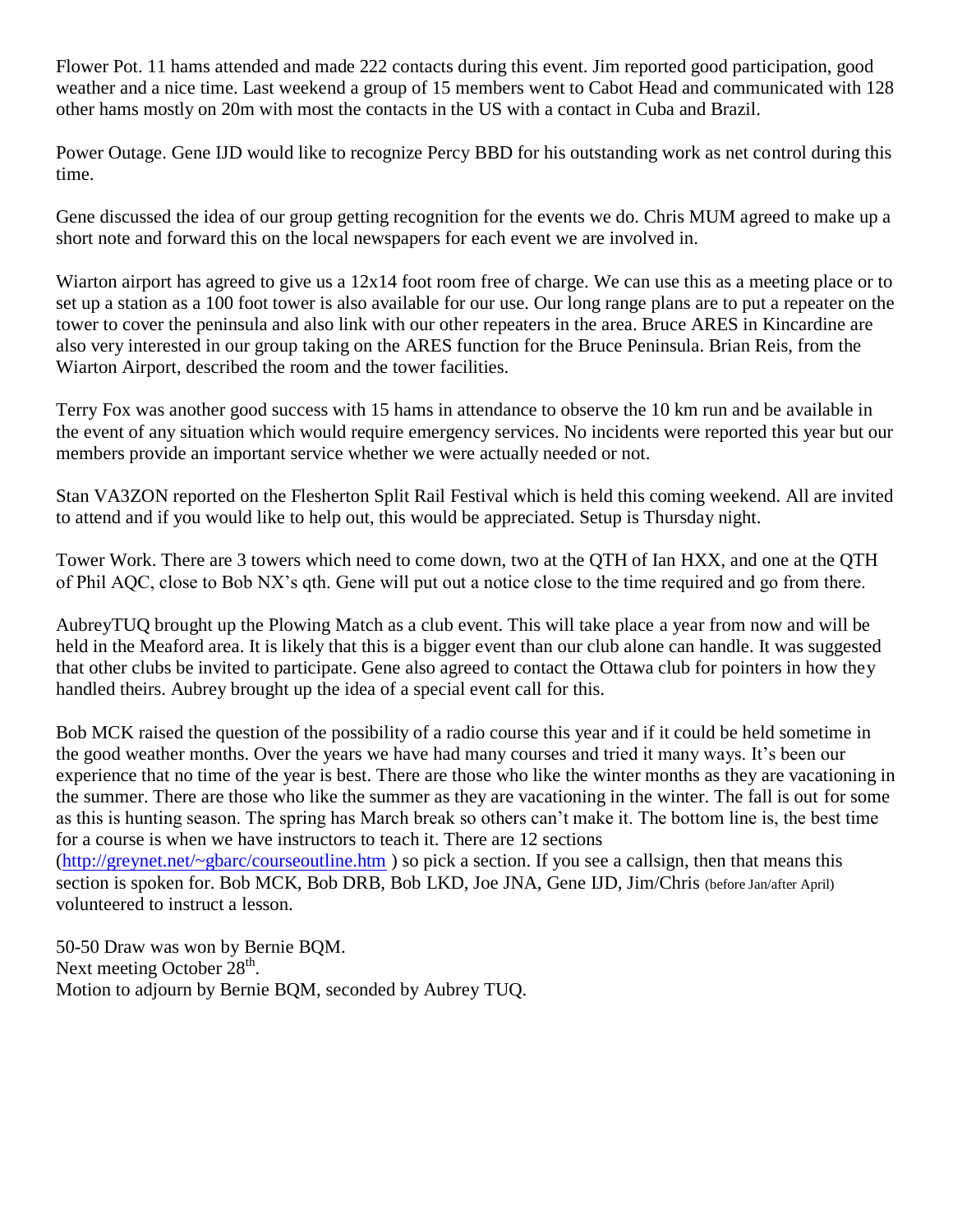## **HAM RADIO TRIVIA**

#### **1. How many world time zones are there?**

| つら         |  |
|------------|--|
| 26         |  |
| $-$<br>. . |  |
| 30         |  |

#### **2. The "Benton Harbor Lunch Box" was:**

| An antenna match made by Nye Viking            |
|------------------------------------------------|
| A portable single band transceiver by Heathkit |
| A Field Day food container.                    |
| Another name for the Yaesu FT-1000MP           |

#### **3. What is a MOPA?**

| A slow cw operator                       |
|------------------------------------------|
| A mechanical printer aid                 |
| A printer appliance                      |
| A master oscillator, and power amplifier |

### **Answers for the September edition of Ham Radio trivia**

#### **1. A bottle of beer**

#### **2. An organization of CW enthusiasts**

**3. An early form of "wet" electrolytic capacitor**

**Answers for these questions will appear in the November edition of the Feedback**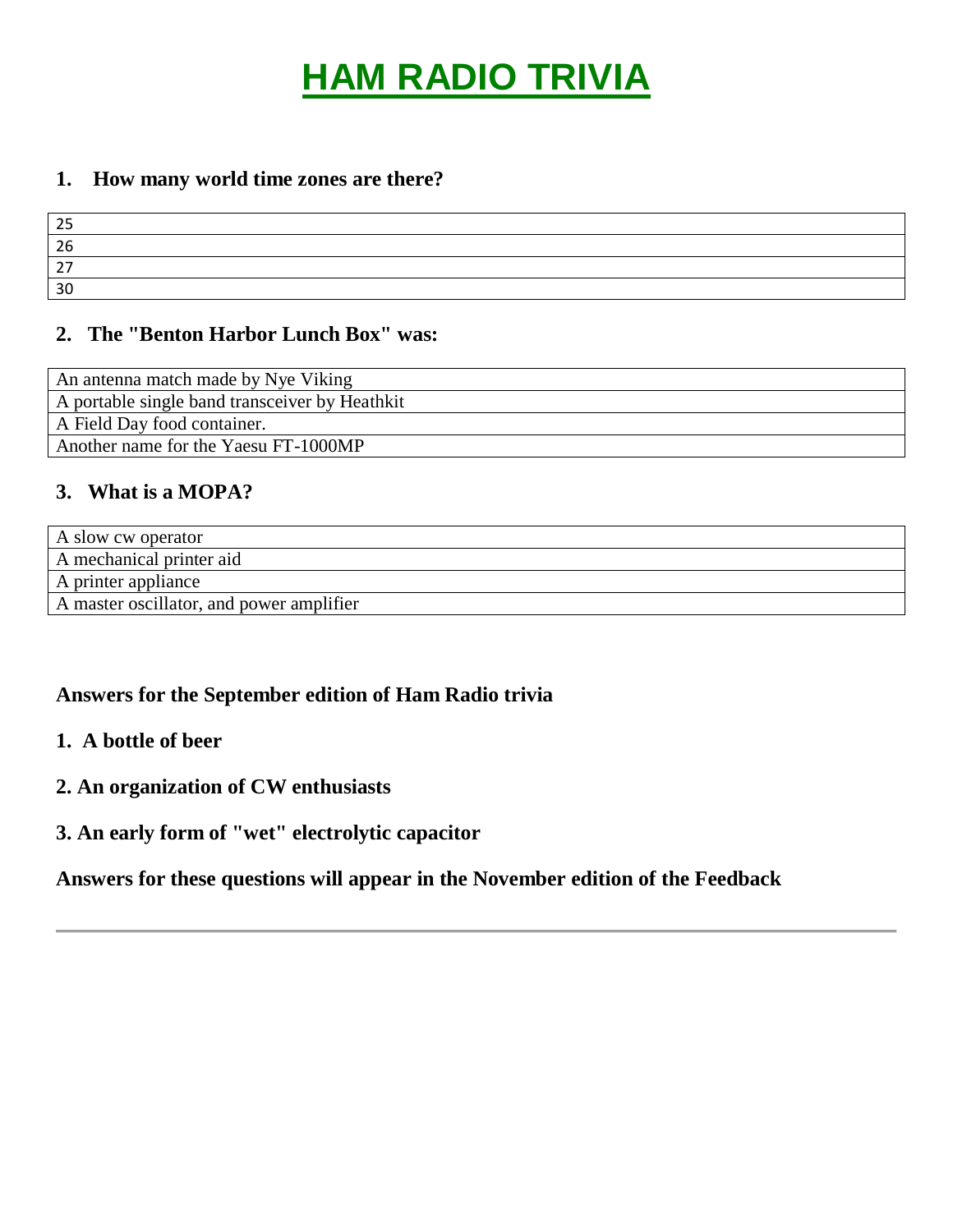### **SPLIT RAIL FESTIVAL**

For over 30 years, the Split Rail Festival in September has celebrated arts, crafts and heritage. Held in Flesherton, Ontario, the festival takes place in the 4th week of September every year.This is the thirtieth anniversary of the Festival and the theme is "Quilting - Part of Our Heritage. "The 2003 Festival runs from September 26th to 28th and is as exciting as ever - featuring over 90 craft booths, continuous musical entertainment, vintage machinery, classic cars, Southern-style gospel concerts and guaranteed fun for the whole family.

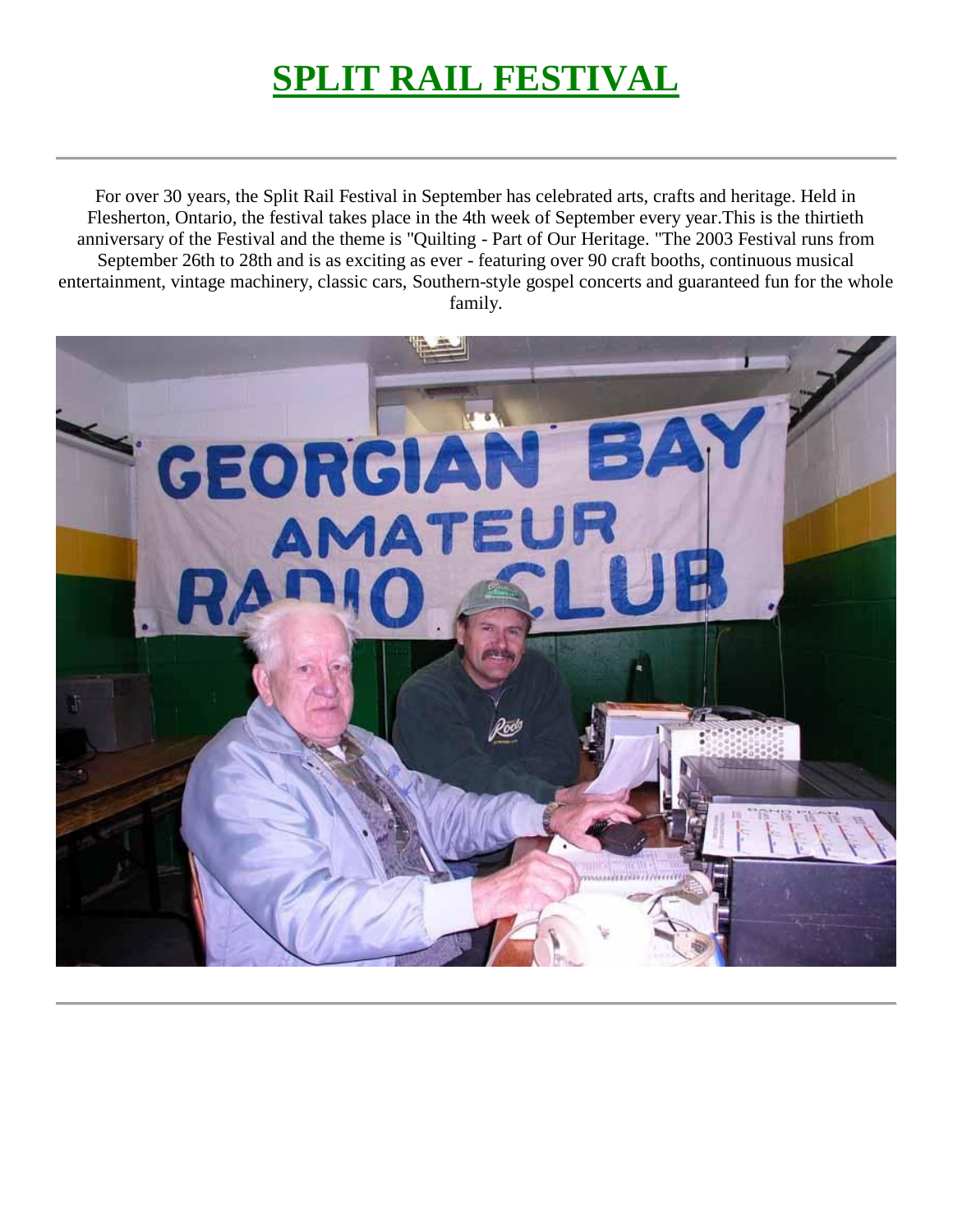### **CABOT HEAD LIGHTHOUSE**

On Sunday September 21, 2003 the GBARC and all there Ham gear Set out to Cabot Head Lighthouse. Cabot Head Lighthouse, built later than most of the others in Ontario's Natural Retreat, is a wooden dwelling with an attached 49' square wood tower rising from one corner. Its original light, operational in 1896, could be seen for 16 miles from its perch about 80' above water level. The area was named in honour of explorer John Cabot. Cabot Head Lighthouse is situated on a cliff 1/3 mile east of Wingfield Basin in Georgian Bay. The lighthouse dome and keeper's quarters have been restored to there original state by the Friends of Cabot Head. Many GBARC members showed up to activate the Island.



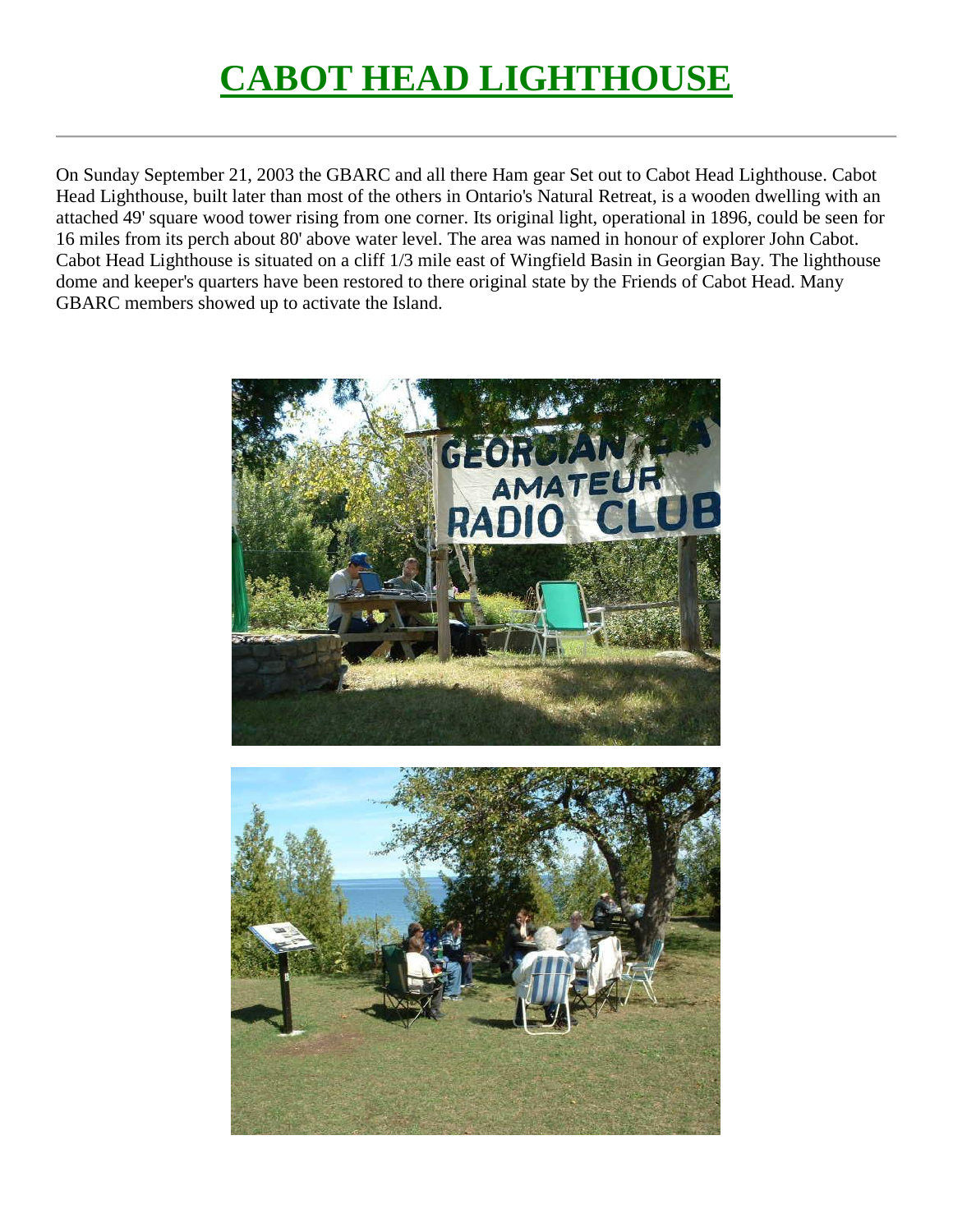

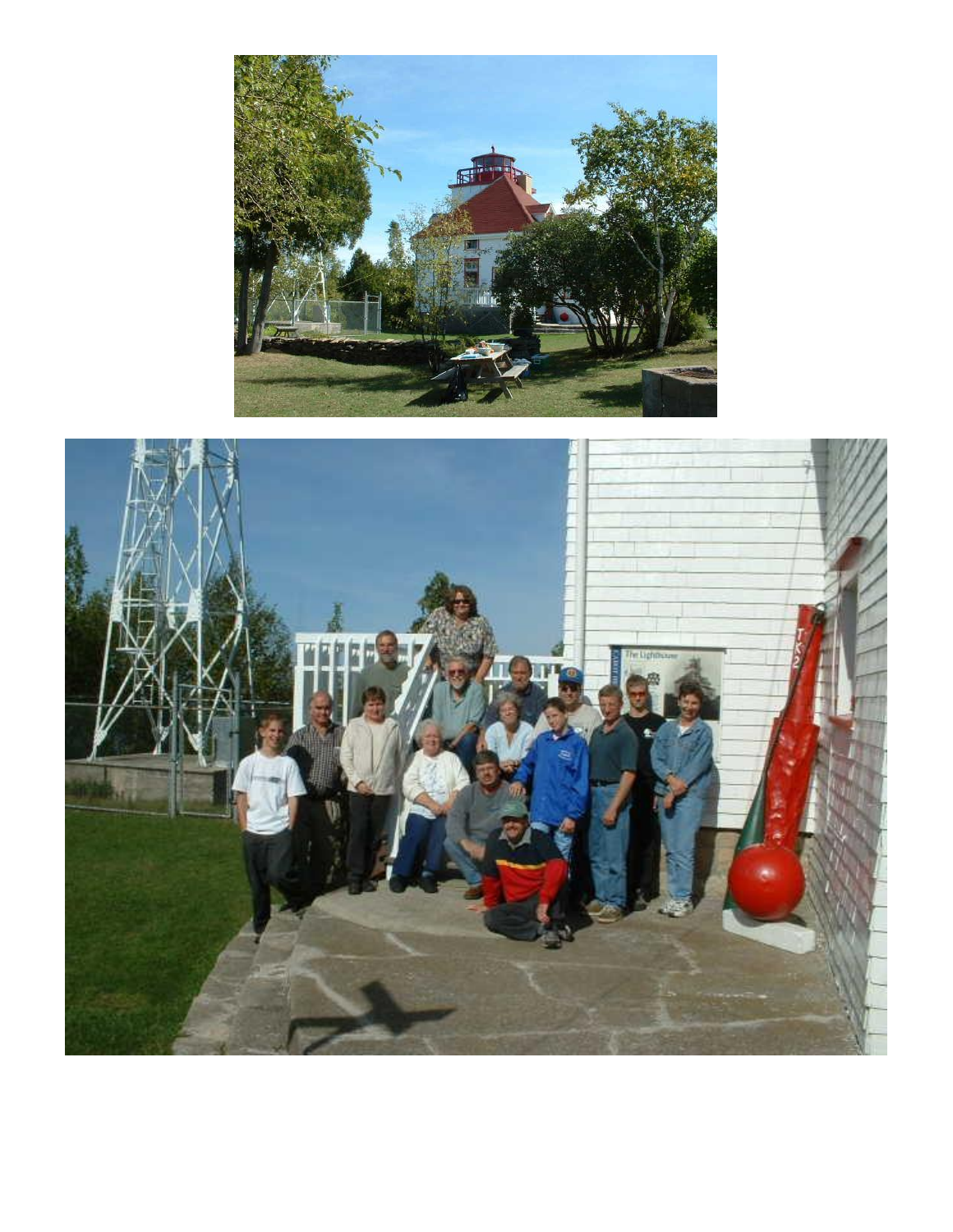### **TERRY FOX RUN**

The first Terry Fox Run in 1981 attracted 300,000 participants across Canada and raised \$3.5 million. To date, close to \$330 million has been raised for cancer research in Terry's name. Each year, thousands of volunteers organize Terry Fox Run events in Canada and around the world Including the GBARC who provided communications for the Owen Sound run on Saturday September 14. The Run is a non-competitive event where people get together as individuals, families and groups to raise money in Terry's name. It is a day of celebrating Terry's legacy and helping to keep his dream of a cure for cancer alive. A special thanks to all who helped with communications and made donations.



### **MESSAGE FROM THE NEWSLETTER TEAM**

Have you made an interesting contact or read a really interesting article that you think others would like? well then what better way of doing that then in the GBARC newsletter. The GBARC newsletter is always looking for interesting stories so if you have one done be a chicken be a ham and send it to Steven VE3SEG and Barry VA3WBG at ve3seg@rogers.com